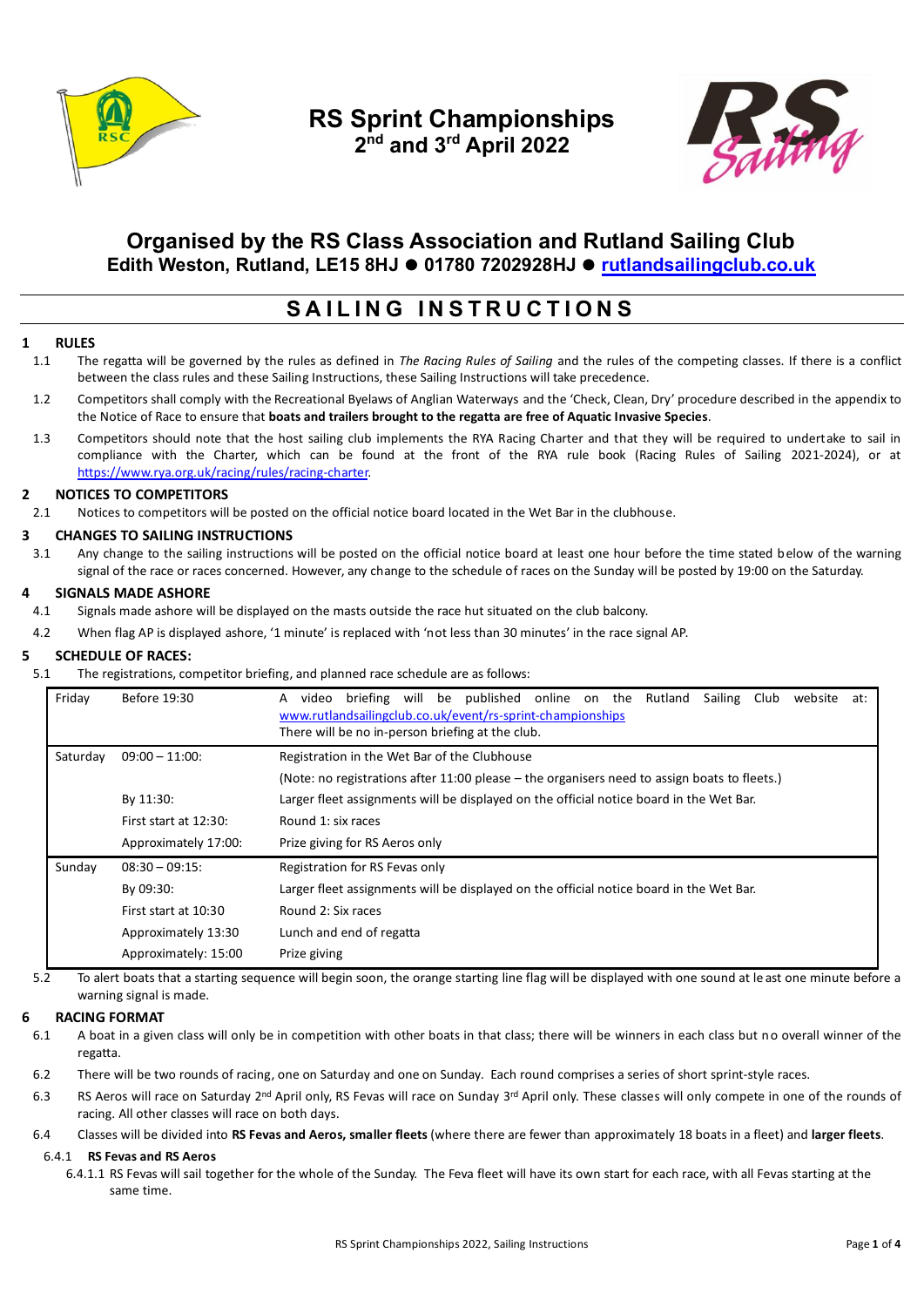6.4.1.2 RS Aeros will sail together for the whole of the Saturday. The RS Aeros fleet will have its own start for each race. RS Aeros must be prepared to sail in one or two starts using either 5 and 7 rigs or using 7 and 9 rigs depending on the wind strength. Therefore, all RS Aero competitors who hope to race a 5 or 9 rig should bring a 7 rig as well. The rigs to be used will be indicated on the Official Notice Board before 11:30 hours.

### 6.4.2 **Racing format for smaller fleets**

- 6.4.2.1 Boats in a smaller fleet will sail together throughout the regatta. Each of the smaller fleets will have its own start for each race, with all boats in that fleet starting at the same time.
- 6.4.2.2 For the smaller fleets, rounds 1 and 2 will have the same format.

### 6.4.3 **Racing format for larger fleets**

- 6.4.3.1 Boats in a larger fleet will be split into groups. There will be several starts for each race with different groups starting at different times.
- 6.4.3.2 **Round 1** will be a qualifying round in a round-robin format. Each of the larger fleets will be divided on a random basis into four groups: Blue, Red, Yellow and Green. Every group will race with every other group in the fleet. Boats will be required to display a ribbon of the colour corresponding to their group, available at the registration desk, from the rear of their boom during round 1. There will be two starts in each race in this round for the larger fleets:

| <b>Starts in Cach race in this round for the larger nects.</b> |                                                |                                  |              |            |              |       |  |  |
|----------------------------------------------------------------|------------------------------------------------|----------------------------------|--------------|------------|--------------|-------|--|--|
| Larger Fleets: Racing Format for Round 1 (Round Robin)         |                                                |                                  | <b>Blue</b>  | <b>Red</b> | Yellow       | Green |  |  |
|                                                                | Races 1 and 4: Start 1: Blue and Red groups    | Start 2: Yellow and Green groups | $\mathbf{1}$ |            |              |       |  |  |
|                                                                | Races 2 and 5: Start 1: Blue and Yellow groups | Start 2: Red and Green groups    |              |            |              |       |  |  |
|                                                                | Races 3 and 6: Start 1: Blue and Green groups  | Start 2: Red and Yellow groups   |              |            | $\mathbf{2}$ |       |  |  |

6.4.3.3 **Round 2**: The larger fleets will be split into gold and silver groups for round 2. The allocations to these fleets will be based on positions in the round robin racing in round 1.

### **7 CLASS FLAGS**

- 7.1 There will be no class flags. A board on the committee boat will show the RS class to which the starting signals refer. The warning flags to be used will be as follows:
	- 7.1.1 **Warning flag for smaller fleets, RS Aeros and RS Fevas:** the warning flag will be flag 'G' for all races**.**

### 7.1.2 **Warning flags for larger fleets:**

- 7.1.2.1 **Round 1 (round robin)**: Combinations of blue, red, yellow and green warning flags will be used corresponding to the groups to race in the next start (e.g. blue and red for start 1 of race 1).
- 7.1.2.2 **Round 2 (Gold, Silver, etc.)**: The warning flags will be 'G' for gold, and 'S' for silver. This changes rule 32.2 (i.e. the 'S' flag does not indicate a shortened course, see SI 9.2).

### **8 RACING AREA**

8.1 The racing area will be shown on the official notice board at least one hour before the start of racing on that day.

### **9 THE COURSES**

9.1 The figure below shows the course and the side on which each mark is to be left. The course will be: Start, 1 (port), 2 (port), 3 (starboard), 4 (starboard), 5 (port), 6 (port), 7 (port), Finish



9.2 The course will not be shortened. Rule 32.2 will not apply.

### **10 MARKS**

- 10.1 All odd-numbered marks will be yellow spherical buoys; all even-numbered buoys will be black spherical buoys.
- 10.2 The starting and finishing marks will be race committee boats at the starboard ends and dan-buoys at the port ends.

### **11 AREAS THAT ARE OBSTRUCTIONS**

- 11.1 The 'RUTLAND BELLE' (a pleasure cruiser), the no-sailing zones at the western ends of the northern and southern arms, and moored boats in the East and West Creeks are designated as obstructions; competitors shall give reasonable clearance.
- 11.2 Competitors shall give a clearance of at least 40 metres to drifting fishing boats from which anglers are fishing.

### **12 THE START**

12.1 The starting line will be between staffs displaying orange flags on the starting marks.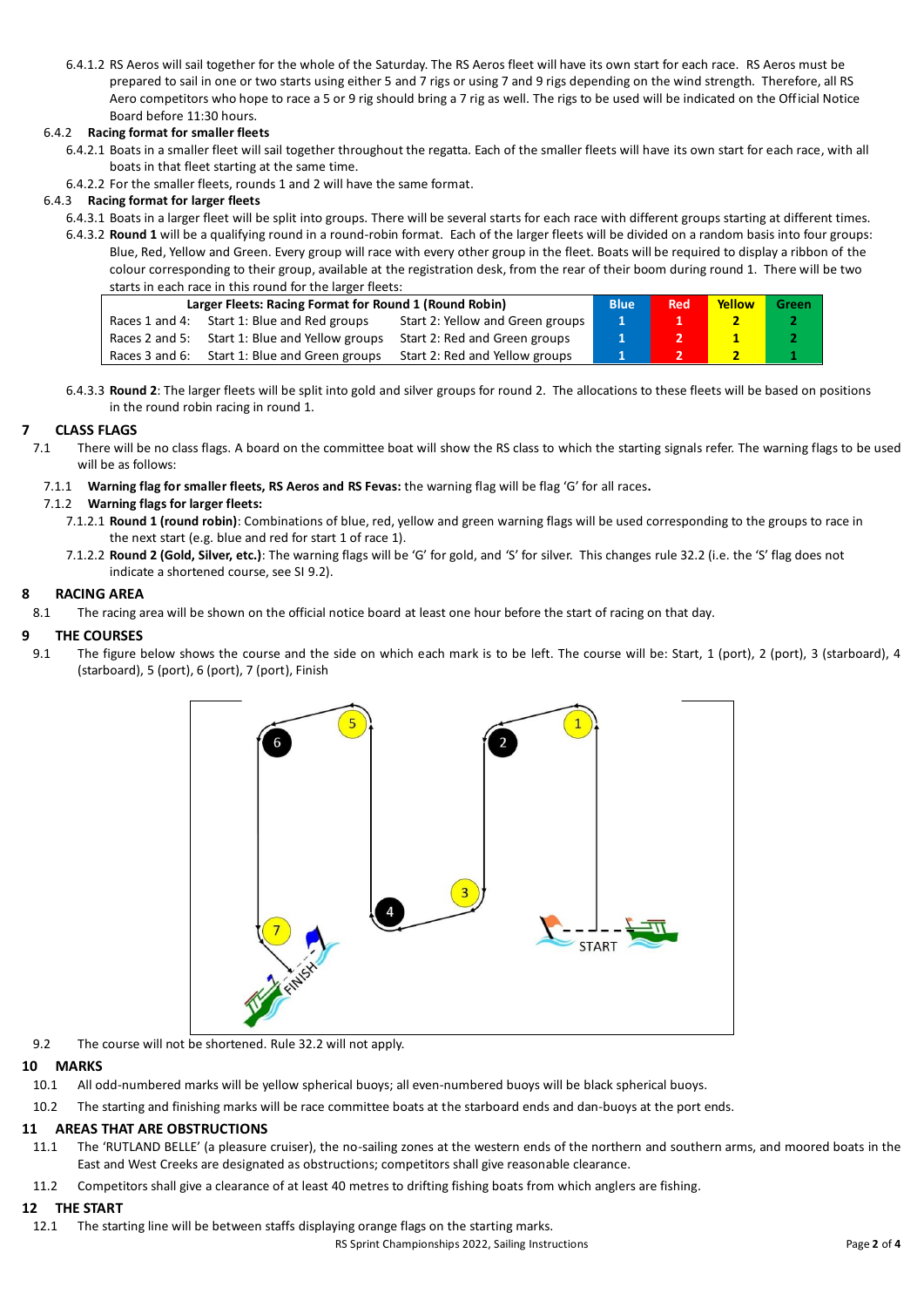- 12.2 The order of starting of fleets will be: RS400s, RS500s, RS300s, RS100s, RS200s, RS Vareos, 2000s followed on Saturday by the RS Aeros (larger rigs and then smaller rigs) and on Sunday by the RS Fevas. This instruction is subject to change: if some fleets are very small, their starts may be merged with other fleets.
- 12.3 A board on the start race committee boat will display the class to start. There may be a break of approximately 1 minute between starts of different classes during which time the board will be changed.
- 12.4 Races will be started using a '3, 2, 1, GO' sequence; this modifies rule 26.

12.4.1 **Starting sequence for smaller fleets (incl. Aeros and Fevas) the start sequence will be (for both rounds):**

| Time (minutes) | Signal                          | <b>Indicates</b> | Sound signal |
|----------------|---------------------------------|------------------|--------------|
| -4 approx.     | Board changed on committee boat | <b>RS Class</b>  |              |
| -3             | "G" displayed                   | Warning          | one          |
| -2             | $\Box$<br>"P" displayed         | Prep             | one          |
| -1             | "P" removed                     | 1 minute         | long         |
| 0              | "G" removed                     | Start            | one          |

### 12.4.2 **Starting sequence for larger fleets the start sequences for rounds 1 and 2 will be:**

| Time<br>mins. | Round 1                      | Round 2                     | <b>Meaning</b>                    | Sound |
|---------------|------------------------------|-----------------------------|-----------------------------------|-------|
| -4 approx.    | Board changed on start boat  | Board changed on start boat | <b>RS Class</b>                   |       |
| -3            | Blue and Red* displayed      | <b>T</b> "G" displayed      | Warning for 1 <sup>st</sup> start | One   |
| $-2$          | "P" displayed                | "P" displayed               | Preparatory                       | One   |
| $-1$          | "P" removed                  | "P" removed                 | 1 minute to 1 <sup>st</sup> start | Long  |
| 0             | Blue and Red* removed        | <sup>1</sup> "G" removed    | 1 <sup>st</sup> Start             | One   |
|               | Yellow and Green * displayed | $\Box$ "S" displayed        | Warning for 2 <sup>nd</sup> start |       |
| $+1$          | "P" displayed                | "P" displayed               | Preparatory                       | One   |
| $+2$          | "P" removed                  | "P" removed                 | 1 minute to 2 <sup>nd</sup> start | Long  |
| $+3$          | Yellow and Green * removed   | "S" removed                 | 2 <sup>nd</sup> Start             | One   |

*\* The coloured flags will change to indicate the groups to start, see SI 6.4.3.2*

- 12.5 If he believes that all boats can hear him, the Race Officer may use a megaphone to count down the start of the race and give other help to competitors. This will not be cause for redress under RRS 41(c).
- 12.6 Boats whose warning signal has not been made shall keep clear of the starting area.
- 12.7 A boat starting later than 2 minutes after her starting signal will be scored Did Not Start without a hearing. This changes RRS A4 and A5.
- 12.8 To signal a general recall, the race committee shall display the First Substitute flag with 2 sounds signals for up to 2 minutes. Each boat shall return round the ends of the starting line and then restart immediately. The start sequence will not stop. This change RRS 29. (The rules for individual recalls remain unchanged.)

### **13 CHANGE OF A LEG OF THE COURSE**

13.1 To change a leg of a course, the race committee will move the original mark (or the finishing line) to a new position without signalling. Rule 33 will not apply. Moving marks during racing will not be cause for redress.

### **14 THE FINISH**

- 14.1 The finishing line will be between staffs displaying blue flags on the finishing marks.
- 14.2 A boat that has finished shall then pass completely through the finishing line, and no part of her shall thereafter again cross the finishing line from either direction until finishing the following race. This changes RRS 28.1. A boat that infringes this Sailing Instruction will be scored DSQ in the race she has just finished; this changes RRS 63.1 & RRS A11.

#### **15 PENALTY SYSTEM**

- 15.1 RRS 44.1 is changed so that the Two-Turns Penalty is replaced by the One-Turn Penalty.
- 15.2 Touching a mark (other than a starting or finishing line mark) with any part of the boat or crew shall not constitute an infringement of the Rules. Manhandling a mark that results in an advantage is not allowed and a boat so doing shall promptly retire. If a boat touches a start or finish mark, they shall complete a one-turn penalty as described in RRS 44.2. This changes RRS 31.

#### **16 TIME LIMITS**

16.1 Boats failing to finish within 5 minutes after the first boat in their group sails the course and finishes may be scored Did Not Finish. This changes rules 35 and A4 and RSRCSI 16.1.

#### **17 PROTEST AND REQUESTS FOR REDRESS**

- 17.1 Protest forms are available at the Club Office. Protests and requests for redress or reopening shall be delivered there within the appropriate time limit.
- 17.2 The protest time limit is 45 minutes after the last boat has completed the last race of the round.